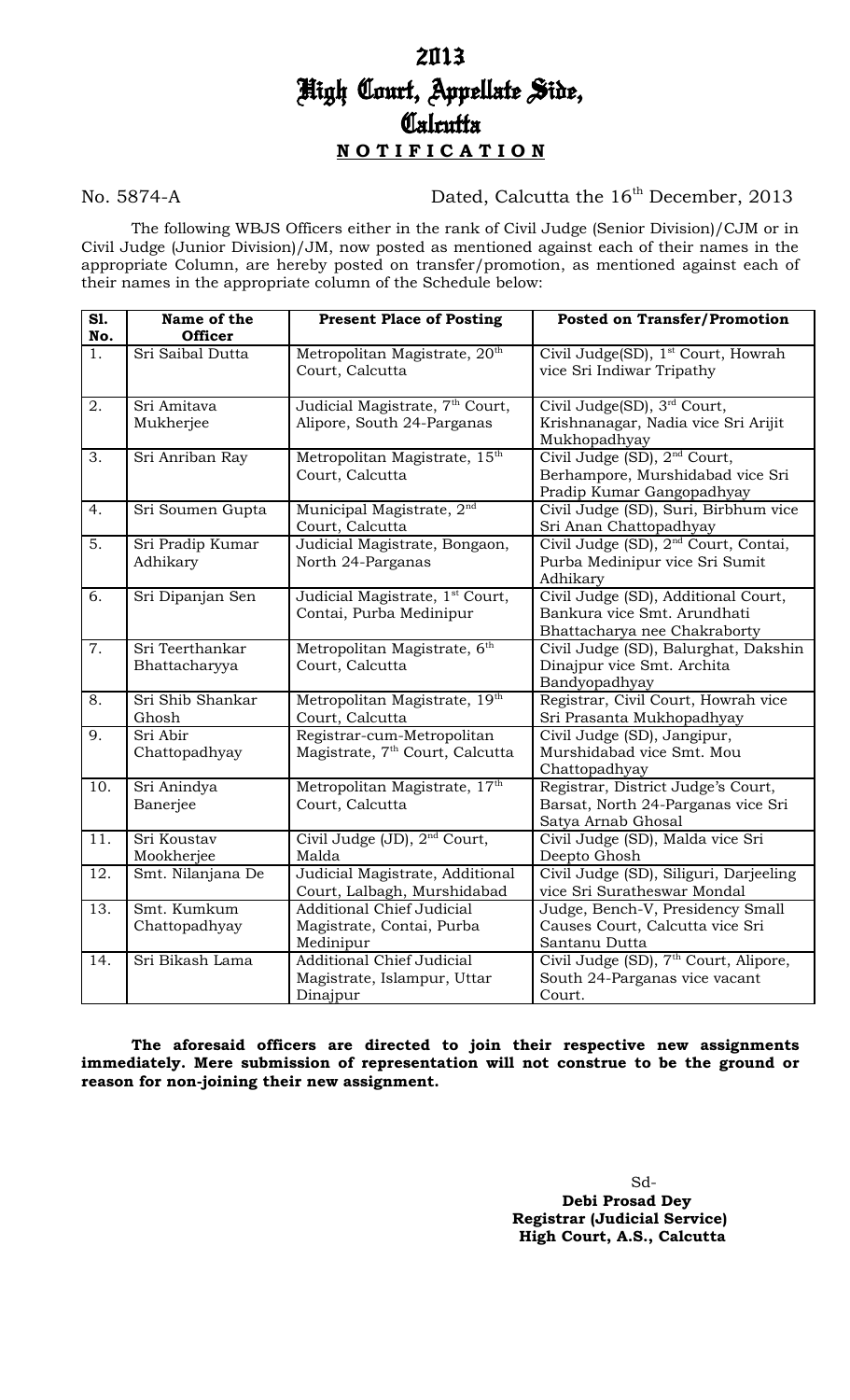#### **Memo No. 5875-A**

Forwarded to the **Superintendent, Government Printing, West Bengal,** for early insertion in the Calcutta Gazette.

High Court, Civil By Order of the High Court

The 16<sup>th</sup> December, 2013 First Assistant Registrar

Sd-

#### **Memo No. 5876-A to 5889-A**

Copy forwarded to the **District Judge, i) Howrah ii) Nadia, iii) Murshidabad, iv) Birbhum v) North 24-Parganas vi) Purba Medinipur, vii) Bankura, viii) Dakshin Dinajpur, ix) South 24-Parganas, x) Malda, xi) Darjeeling, xii) Uttar Dinajpur, xiii) Chief Judge, Presidency Small Causes Court, Calcutta and the xiv) Chief Judge, City Sessions Court, Calcutta** for information with the intimation that the appointment of the aforementioned Officers is in the interest of public service.

All the District Judges and the Chief Judge, City Sessions Court and Chief Judge, Presidency Small Causes Court, Calcutta are requested to direct the concerned Officer to proceed to their respective new place of posting as per above schedule, immediately.

**All the District Judges and Chief Judge, PSCC are requested to take steps for strict compliance with the Court's Order and submit report forthwith**.

High Court, Civil By Order of the High Court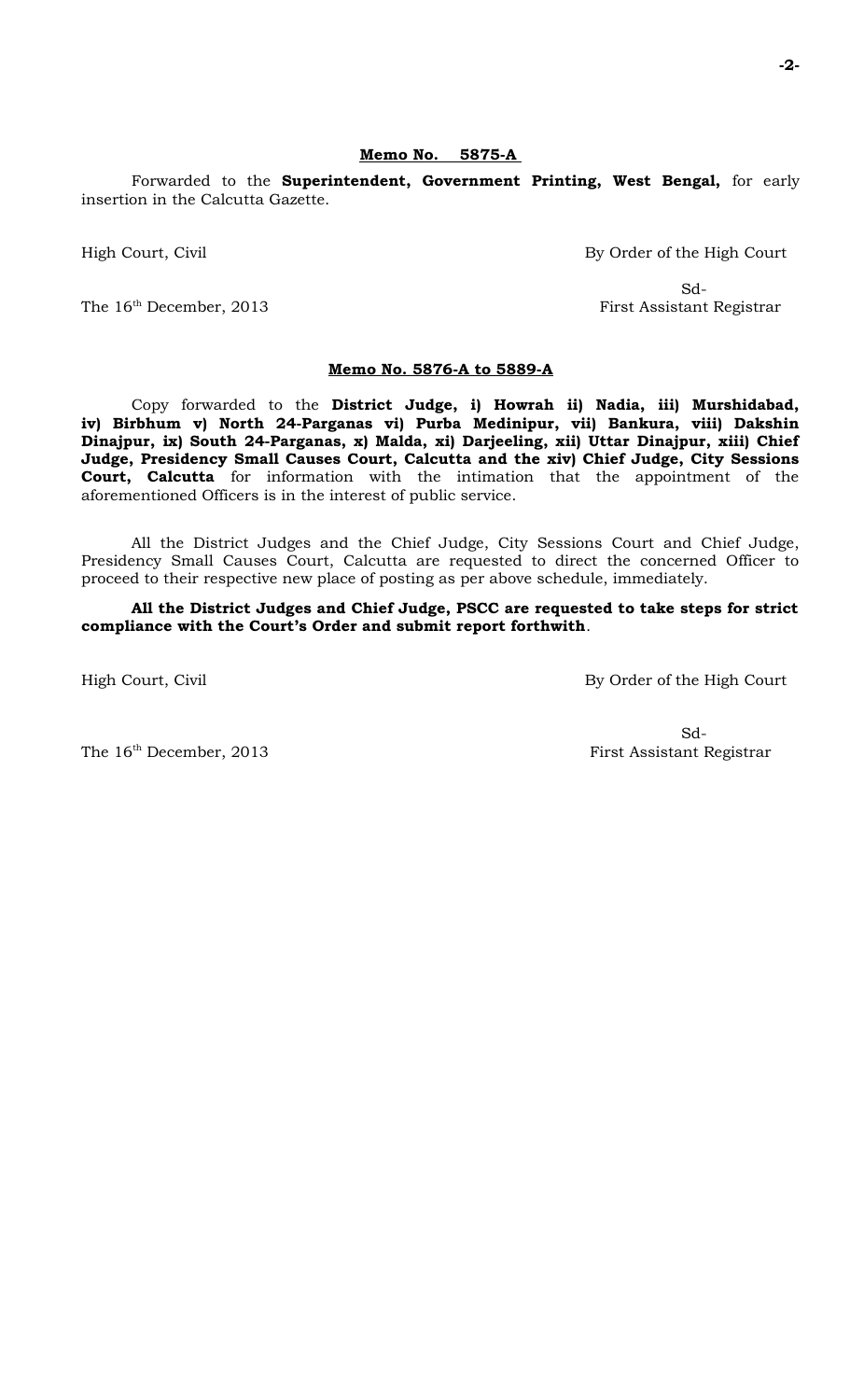No. 5890 -A Dated, Calcutta the 16<sup>th</sup> December, 2013

In exercise of the powers vested in the High Court by Sub-Section (2) of Section 11 of the Code of Criminal Procedure, 1973, the following WBJS officers, either in the cadre of Civil Judge (Senior Division)/CJM or Civil Judge (Junior Division)/JM, now posted as mentioned against each of their names in the appropriate column, are hereby appointed on transfer/promotion to be the Judicial Magistrate of the First Class and posted in their respective new place of posting which is defined to be the local area within which he/she shall ordinarily exercise his/her power under the Code of Criminal Procedure, 1973, as mentioned against each of their names in the appropriate column of the schedule below.

| S1.<br>No. | Name of the<br><b>Officer</b>   | <b>Present Place of Posting</b>                                        | New place of posting on<br><b>Transfer as Judicial</b>                                                |
|------------|---------------------------------|------------------------------------------------------------------------|-------------------------------------------------------------------------------------------------------|
|            |                                 |                                                                        | <b>Magistrate First Class</b>                                                                         |
| 1.         | Sri Suvadip<br>Chowdhury        | Metropolitan Magistrate, 8th<br>Court, Calcutta                        | Judicial Magistrate of First Class,<br>Alipurduar, Jalpaiguri vice<br>Sri<br>Chiranjib Bhattacharyya  |
| 2.         | Smt. Atrayee<br>Manna Chowdhury | Municipal Magistrate, 3rd<br>Court, Calcutta                           | Judicial Magistrate of First Class,<br>Islampur, Uttar Dinajpur vice Sri<br>Bikash Lama               |
| 3.         | Sri Joyprakash Roy              | Metropolitan Magistrate, 14th<br>Court, Calcutta                       | Judicial Magistrate of First Class,<br>Raghunathpur, Purulia vice Sri<br>Rohan Sinha                  |
| 4.         | Sri Soumen Sarkar               | Judicial Magistrate, 2 <sup>nd</sup> Court,<br>Asansol, Burdwan        | Judicial Magistrate of First Class,<br>Katwa, Burdwan vice Sri Sudipta<br>Bhattacharya                |
| 5.         | Sri Subrata<br>Mukherjee        | Judicial Magistrate, Kalyani,<br>Nadia                                 | Judicial Magistrate of First Class,<br>Mekhliganj, Cooch Behar vice Smt.<br>Mukulika Sinha            |
| 6.         | Sri Arnab Dutta                 | Judicial Magistrate, 1 <sup>st</sup> Court,<br>Rampurhat, Birbhum      | Judicial Magistrate of First Class,<br>Arambagh, Hooghly vice<br>Smt.<br>Madhumita Basu               |
| 7.         | Smt. Manjushri<br>Mondal        | Chief Judicial Magistrate,<br>Hooghly                                  | Judicial Magistrate of First Class,<br>Paschim Medinipur, Sadar vice Sri<br>Sujit Kumar Jha           |
| 8.         | Chowdhury<br>Hefazat Karim      | Chief Judicial Magistrate,<br>Jalpaiguri                               | Judicial Magistrate of First Class,<br>Hooghly,<br>Sadar<br>vice<br>Smt.<br>Manjushri Mondal          |
| 9.         | Sri Santanu Dutta               | Judge, Bench-V, Presidency<br>Small Causes Court, Calcutta             | Judicial Magistrate of First Class,<br>Jalpaiguri,<br>Sadar<br>Sri<br>vice<br>Chowdhury Hefazat Karim |
| 10.        | Sri Abhiram<br>Barman           | Civil Judge (SD), 4 <sup>th</sup> Court,<br>Alipore, South 24-Parganas | Judicial Magistrate of First Class,<br>Contai, Purba Medinipur vice Smt.<br>Kumkum Chattopadhyay      |
| 11.        | Sri Anil Kumar<br>Prasad        | Civil Judge (SD), 1 <sup>st</sup> Court,<br>Alipore, South 24-Parganas | Judicial Magistrate of First Class,<br>Alipore, South 24-Parganas vice Sri<br>Sandip Kumar Manna      |
| 12.        | Smt. Moumita<br>Bhattacharyya   | Civil Judge (SD), 2 <sup>nd</sup> Court,<br>Howrah                     | Judicial Magistrate of First Class,<br>Kurseong, Darjeeling vice Sri Asis<br>Kumar Mukherjee          |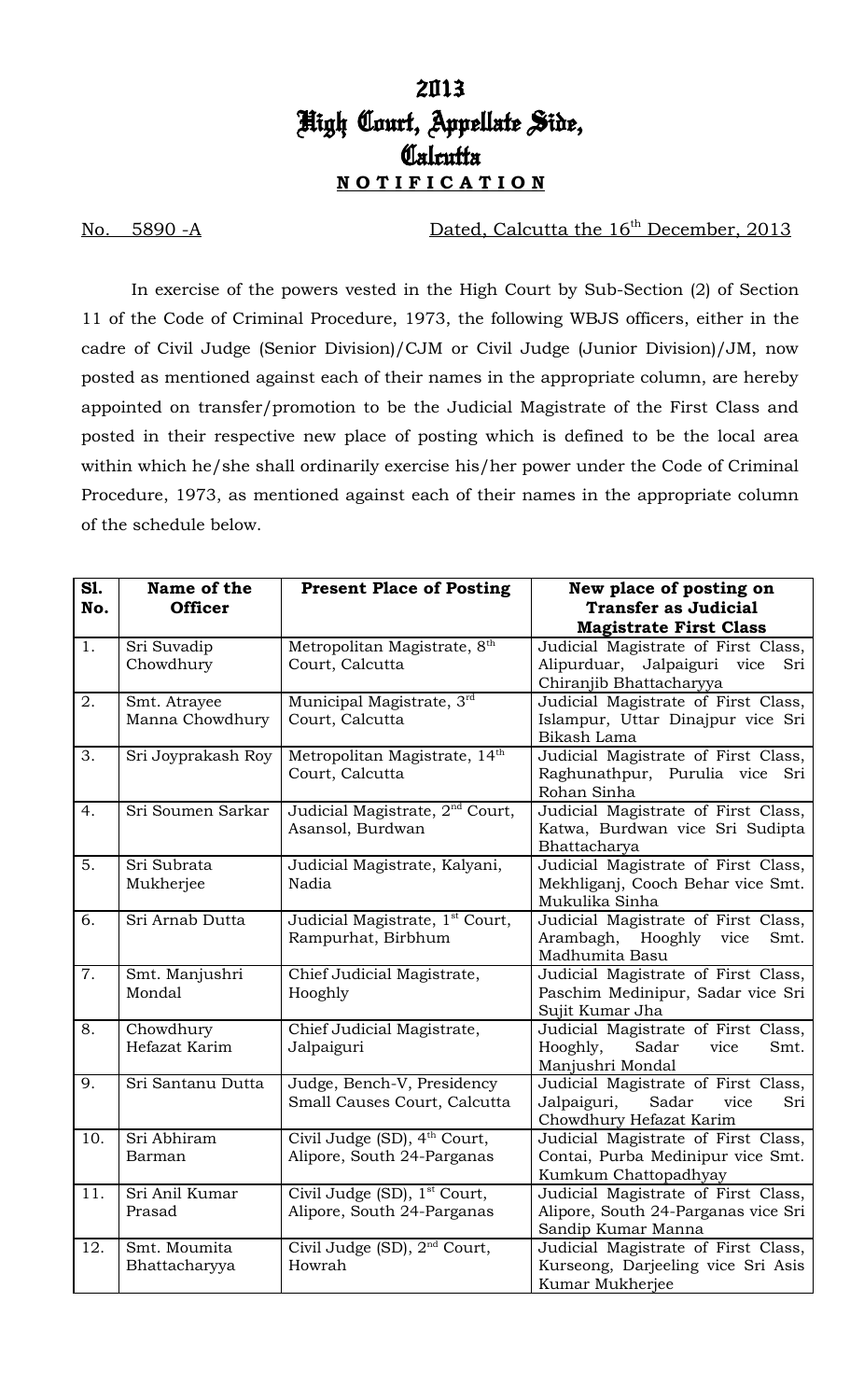**This follows Court's Notification No. 5905–A dated 16.12.2013 appointing the above-mentioned Judicial Magistrates of the First Class as CJM/ACJM in their respective place of posting.** 

**The aforesaid officers are directed to join their respective new assignments immediately. Mere submission of representation of representation will not construe to be the ground or reason for non-joining their new assignment.** 

> Sd-  **Debi Prosad Dey Registrar (Judicial Service) High Court, A.S., Calcutta**

### **Memo No. 5891-A**

Forwarded to the **Superintendent, Government Printing, West Bengal,** for early insertion in the Calcutta Gazette.

High Court, Civil By Order of the High Court

Sd-The 16<sup>th</sup> December, 2013 First Assistant Registrar

#### **Memo No. 5892-A to 5904-A**

Copy forwarded to the **District Judge, i) Jalpaiguri, ii) Uttar Dinajpur, iii) Purulia, iv) Burdwan v) Nadia, vi) Cooch Behar, vii) Birbhum, viii) Hooghly, viii) Paschim Medinipur, viii) South 24-Parganas, ix) Purba Medinipur, x) Darjeeling xi) Howrah, xii) Chief Judge, City Sessions Court, Calcutta and xiii) Chief Judge, Presidency Small Causes Court, Calcutta** for information with the intimation that the appointment of the aforementioned Officers is in the interest of public service.

All the concerned District Judges are requested to direct the concerned Officer to proceed to their respective new place of posting as per above schedule, immediately with the intimation that mere submission of representation shall not be construed to be the reason or ground for not joining the new place of posting.

**All the concerned District Judges, the Chief Judge, City Sessions Court, Calcutta and the Chief Judge, Presidency Small Causes Court, Calcutta are requested to take steps for strict compliance of the Court's Order and submit compliance report forthwith**.

High Court, Civil By Order of the High Court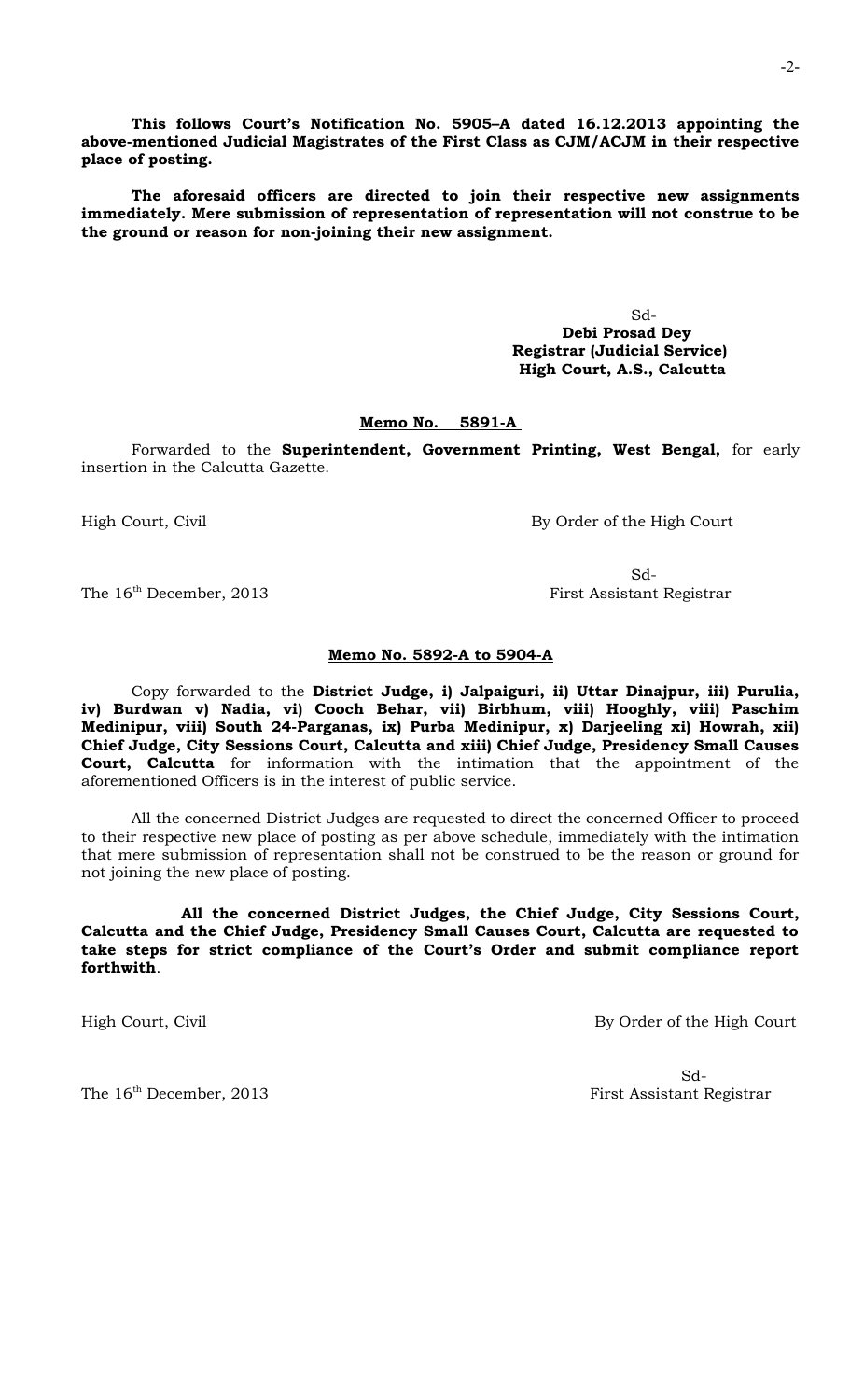No. 5905 -A Dated, Calcutta the 16th December, 2013

In exercise of the powers vested in the High Court by Sub-Section (1) & Sub-Section (2) of Section 12 of the Code of Criminal Procedure, 1973 the following Judicial Magistrates of The First Class of the West Bengal Judicial Service, are hereby appointed/posted to be the Chief Judicial Magistrate/ Additional Chief Judicial Magistrate at the station/ sub-division of the district as mentioned against their names in the appropriate column of the schedule below:

| transfer<br>posting<br>1.<br>Additional<br>Chief<br>Sri Suvadip Chowdhury<br>Judicial<br>Magistrate,<br>Judicial Magistrate of First Class,<br>Alipurduar,<br>Jalpaiguri, vice Sri Chiranjib<br>Alipurduar, Jalpaiguri<br>Bhattacharyya<br>2.<br>Additional<br>Smt. Atrayee Manna Chowdhury<br>Chief<br>Judicial<br>Magistrate,<br>Judicial Magistrate of First Class,<br>Islampur, Uttar Dinajpur vice<br>Sri Bikash<br>Islampur, Uttar Dinajpur<br>Lama<br>Chief<br>3.<br>Additional<br>Judicial<br>Sri Joyprakash Roy<br>Magistrate,<br>Judicial Magistrate of First Class,<br>Raghunathpur, Purulia vice Sri Rohan Sinha<br>Raghunathpur, Purulia<br>4.<br>Sri Soumen Sarkar<br>Additional Chief Judicial Magistrate, Katwa,<br>Judicial Magistrate of First Class, Katwa,<br>Burdwan vice Sri Sudipta Bhattacharya<br>Burdwan<br>5.<br>Sri Subrata Mukherjee<br>Additional<br>Chief<br>Judicial<br>Magistrate,<br>Judicial Magistrate of First Class,<br>Mekhliganj, Cooch Behar vice Smt. Mukulika<br>Mekhliganj, Cooch Behar<br>Sinha<br>6.<br>Chief<br>Sri Arnab Dutta<br>Additional<br>Judicial<br>Magistrate,<br>Judicial Magistrate of First Class,<br>Hooghly vice Smt.<br>Arambagh,<br>Madhumita<br>Arambagh, Hooghly<br>Basu<br>7.<br>Smt. Manjushri Mondal<br>Chief Judicial Magistrate, Paschim Medinipur,<br>Judicial Magistrate of First Class,<br>Sadar vice Sri Sujit Kumar Jha<br>Paschim Medinipur, Sadar<br>8.<br>Chowdhury Hefazat Karim<br>Chief Judicial Magistrate, Hooghly, Sadar vice<br>Judicial Magistrate of First Class,<br>Smt. Manjushri Mondal<br>Hooghly, Sadar<br>9.<br>Sri Santanu Dutta<br>Chief Judicial Magistrate, Jalpaiguri, Sadar<br>Judicial Magistrate of First Class,<br>vice Sri Chowdhury Hefazat Karim<br>Jalpaiguri, Sadar<br>10.<br>Sri Abhiram Barman<br>Additional Chief Judicial Magistrate, Contai,<br>Judicial Magistrate of First Class,<br>Purba<br>Medinipur | S1.<br>No. | Name of the Officer Appointed as<br><b>Judicial Magistrate of First Class</b><br>with their respective place of | <b>Chief Judicial Magistrate/Additional</b><br>Chief Judicial Magistrate in their<br>respective new place of posting on |
|----------------------------------------------------------------------------------------------------------------------------------------------------------------------------------------------------------------------------------------------------------------------------------------------------------------------------------------------------------------------------------------------------------------------------------------------------------------------------------------------------------------------------------------------------------------------------------------------------------------------------------------------------------------------------------------------------------------------------------------------------------------------------------------------------------------------------------------------------------------------------------------------------------------------------------------------------------------------------------------------------------------------------------------------------------------------------------------------------------------------------------------------------------------------------------------------------------------------------------------------------------------------------------------------------------------------------------------------------------------------------------------------------------------------------------------------------------------------------------------------------------------------------------------------------------------------------------------------------------------------------------------------------------------------------------------------------------------------------------------------------------------------------------------------------------------------------------------------------------------------------------------------------------------------------|------------|-----------------------------------------------------------------------------------------------------------------|-------------------------------------------------------------------------------------------------------------------------|
|                                                                                                                                                                                                                                                                                                                                                                                                                                                                                                                                                                                                                                                                                                                                                                                                                                                                                                                                                                                                                                                                                                                                                                                                                                                                                                                                                                                                                                                                                                                                                                                                                                                                                                                                                                                                                                                                                                                            |            |                                                                                                                 |                                                                                                                         |
|                                                                                                                                                                                                                                                                                                                                                                                                                                                                                                                                                                                                                                                                                                                                                                                                                                                                                                                                                                                                                                                                                                                                                                                                                                                                                                                                                                                                                                                                                                                                                                                                                                                                                                                                                                                                                                                                                                                            |            |                                                                                                                 |                                                                                                                         |
|                                                                                                                                                                                                                                                                                                                                                                                                                                                                                                                                                                                                                                                                                                                                                                                                                                                                                                                                                                                                                                                                                                                                                                                                                                                                                                                                                                                                                                                                                                                                                                                                                                                                                                                                                                                                                                                                                                                            |            |                                                                                                                 |                                                                                                                         |
|                                                                                                                                                                                                                                                                                                                                                                                                                                                                                                                                                                                                                                                                                                                                                                                                                                                                                                                                                                                                                                                                                                                                                                                                                                                                                                                                                                                                                                                                                                                                                                                                                                                                                                                                                                                                                                                                                                                            |            |                                                                                                                 |                                                                                                                         |
|                                                                                                                                                                                                                                                                                                                                                                                                                                                                                                                                                                                                                                                                                                                                                                                                                                                                                                                                                                                                                                                                                                                                                                                                                                                                                                                                                                                                                                                                                                                                                                                                                                                                                                                                                                                                                                                                                                                            |            |                                                                                                                 |                                                                                                                         |
|                                                                                                                                                                                                                                                                                                                                                                                                                                                                                                                                                                                                                                                                                                                                                                                                                                                                                                                                                                                                                                                                                                                                                                                                                                                                                                                                                                                                                                                                                                                                                                                                                                                                                                                                                                                                                                                                                                                            |            |                                                                                                                 |                                                                                                                         |
|                                                                                                                                                                                                                                                                                                                                                                                                                                                                                                                                                                                                                                                                                                                                                                                                                                                                                                                                                                                                                                                                                                                                                                                                                                                                                                                                                                                                                                                                                                                                                                                                                                                                                                                                                                                                                                                                                                                            |            |                                                                                                                 |                                                                                                                         |
|                                                                                                                                                                                                                                                                                                                                                                                                                                                                                                                                                                                                                                                                                                                                                                                                                                                                                                                                                                                                                                                                                                                                                                                                                                                                                                                                                                                                                                                                                                                                                                                                                                                                                                                                                                                                                                                                                                                            |            |                                                                                                                 |                                                                                                                         |
|                                                                                                                                                                                                                                                                                                                                                                                                                                                                                                                                                                                                                                                                                                                                                                                                                                                                                                                                                                                                                                                                                                                                                                                                                                                                                                                                                                                                                                                                                                                                                                                                                                                                                                                                                                                                                                                                                                                            |            |                                                                                                                 |                                                                                                                         |
|                                                                                                                                                                                                                                                                                                                                                                                                                                                                                                                                                                                                                                                                                                                                                                                                                                                                                                                                                                                                                                                                                                                                                                                                                                                                                                                                                                                                                                                                                                                                                                                                                                                                                                                                                                                                                                                                                                                            |            |                                                                                                                 |                                                                                                                         |
|                                                                                                                                                                                                                                                                                                                                                                                                                                                                                                                                                                                                                                                                                                                                                                                                                                                                                                                                                                                                                                                                                                                                                                                                                                                                                                                                                                                                                                                                                                                                                                                                                                                                                                                                                                                                                                                                                                                            |            |                                                                                                                 |                                                                                                                         |
|                                                                                                                                                                                                                                                                                                                                                                                                                                                                                                                                                                                                                                                                                                                                                                                                                                                                                                                                                                                                                                                                                                                                                                                                                                                                                                                                                                                                                                                                                                                                                                                                                                                                                                                                                                                                                                                                                                                            |            |                                                                                                                 |                                                                                                                         |
|                                                                                                                                                                                                                                                                                                                                                                                                                                                                                                                                                                                                                                                                                                                                                                                                                                                                                                                                                                                                                                                                                                                                                                                                                                                                                                                                                                                                                                                                                                                                                                                                                                                                                                                                                                                                                                                                                                                            |            |                                                                                                                 |                                                                                                                         |
|                                                                                                                                                                                                                                                                                                                                                                                                                                                                                                                                                                                                                                                                                                                                                                                                                                                                                                                                                                                                                                                                                                                                                                                                                                                                                                                                                                                                                                                                                                                                                                                                                                                                                                                                                                                                                                                                                                                            |            |                                                                                                                 |                                                                                                                         |
|                                                                                                                                                                                                                                                                                                                                                                                                                                                                                                                                                                                                                                                                                                                                                                                                                                                                                                                                                                                                                                                                                                                                                                                                                                                                                                                                                                                                                                                                                                                                                                                                                                                                                                                                                                                                                                                                                                                            |            |                                                                                                                 |                                                                                                                         |
|                                                                                                                                                                                                                                                                                                                                                                                                                                                                                                                                                                                                                                                                                                                                                                                                                                                                                                                                                                                                                                                                                                                                                                                                                                                                                                                                                                                                                                                                                                                                                                                                                                                                                                                                                                                                                                                                                                                            |            |                                                                                                                 |                                                                                                                         |
|                                                                                                                                                                                                                                                                                                                                                                                                                                                                                                                                                                                                                                                                                                                                                                                                                                                                                                                                                                                                                                                                                                                                                                                                                                                                                                                                                                                                                                                                                                                                                                                                                                                                                                                                                                                                                                                                                                                            |            |                                                                                                                 |                                                                                                                         |
|                                                                                                                                                                                                                                                                                                                                                                                                                                                                                                                                                                                                                                                                                                                                                                                                                                                                                                                                                                                                                                                                                                                                                                                                                                                                                                                                                                                                                                                                                                                                                                                                                                                                                                                                                                                                                                                                                                                            |            |                                                                                                                 |                                                                                                                         |
|                                                                                                                                                                                                                                                                                                                                                                                                                                                                                                                                                                                                                                                                                                                                                                                                                                                                                                                                                                                                                                                                                                                                                                                                                                                                                                                                                                                                                                                                                                                                                                                                                                                                                                                                                                                                                                                                                                                            |            |                                                                                                                 |                                                                                                                         |
|                                                                                                                                                                                                                                                                                                                                                                                                                                                                                                                                                                                                                                                                                                                                                                                                                                                                                                                                                                                                                                                                                                                                                                                                                                                                                                                                                                                                                                                                                                                                                                                                                                                                                                                                                                                                                                                                                                                            |            |                                                                                                                 |                                                                                                                         |
|                                                                                                                                                                                                                                                                                                                                                                                                                                                                                                                                                                                                                                                                                                                                                                                                                                                                                                                                                                                                                                                                                                                                                                                                                                                                                                                                                                                                                                                                                                                                                                                                                                                                                                                                                                                                                                                                                                                            |            |                                                                                                                 |                                                                                                                         |
|                                                                                                                                                                                                                                                                                                                                                                                                                                                                                                                                                                                                                                                                                                                                                                                                                                                                                                                                                                                                                                                                                                                                                                                                                                                                                                                                                                                                                                                                                                                                                                                                                                                                                                                                                                                                                                                                                                                            |            |                                                                                                                 |                                                                                                                         |
|                                                                                                                                                                                                                                                                                                                                                                                                                                                                                                                                                                                                                                                                                                                                                                                                                                                                                                                                                                                                                                                                                                                                                                                                                                                                                                                                                                                                                                                                                                                                                                                                                                                                                                                                                                                                                                                                                                                            |            |                                                                                                                 |                                                                                                                         |
|                                                                                                                                                                                                                                                                                                                                                                                                                                                                                                                                                                                                                                                                                                                                                                                                                                                                                                                                                                                                                                                                                                                                                                                                                                                                                                                                                                                                                                                                                                                                                                                                                                                                                                                                                                                                                                                                                                                            |            |                                                                                                                 |                                                                                                                         |
|                                                                                                                                                                                                                                                                                                                                                                                                                                                                                                                                                                                                                                                                                                                                                                                                                                                                                                                                                                                                                                                                                                                                                                                                                                                                                                                                                                                                                                                                                                                                                                                                                                                                                                                                                                                                                                                                                                                            |            |                                                                                                                 |                                                                                                                         |
|                                                                                                                                                                                                                                                                                                                                                                                                                                                                                                                                                                                                                                                                                                                                                                                                                                                                                                                                                                                                                                                                                                                                                                                                                                                                                                                                                                                                                                                                                                                                                                                                                                                                                                                                                                                                                                                                                                                            |            |                                                                                                                 |                                                                                                                         |
|                                                                                                                                                                                                                                                                                                                                                                                                                                                                                                                                                                                                                                                                                                                                                                                                                                                                                                                                                                                                                                                                                                                                                                                                                                                                                                                                                                                                                                                                                                                                                                                                                                                                                                                                                                                                                                                                                                                            |            |                                                                                                                 |                                                                                                                         |
|                                                                                                                                                                                                                                                                                                                                                                                                                                                                                                                                                                                                                                                                                                                                                                                                                                                                                                                                                                                                                                                                                                                                                                                                                                                                                                                                                                                                                                                                                                                                                                                                                                                                                                                                                                                                                                                                                                                            |            |                                                                                                                 | vice<br>Smt.<br>Kumkum                                                                                                  |
| Contai, Purba Medinipur<br>Chattopadhyay<br>11.                                                                                                                                                                                                                                                                                                                                                                                                                                                                                                                                                                                                                                                                                                                                                                                                                                                                                                                                                                                                                                                                                                                                                                                                                                                                                                                                                                                                                                                                                                                                                                                                                                                                                                                                                                                                                                                                            |            |                                                                                                                 |                                                                                                                         |
| Chief Judicial Magistrate, Alipore, South 24-<br>Sri Anil Kumar Prasad<br>Parganas vice Sri Sandip Kumar Manna                                                                                                                                                                                                                                                                                                                                                                                                                                                                                                                                                                                                                                                                                                                                                                                                                                                                                                                                                                                                                                                                                                                                                                                                                                                                                                                                                                                                                                                                                                                                                                                                                                                                                                                                                                                                             |            |                                                                                                                 |                                                                                                                         |
| Judicial Magistrate of First Class,<br>Alipore, South 24-Parganas                                                                                                                                                                                                                                                                                                                                                                                                                                                                                                                                                                                                                                                                                                                                                                                                                                                                                                                                                                                                                                                                                                                                                                                                                                                                                                                                                                                                                                                                                                                                                                                                                                                                                                                                                                                                                                                          |            |                                                                                                                 |                                                                                                                         |
| 12.<br>Smt. Moumita Bhattacharyya<br>Additional<br>Chief<br>Judicial<br>Magistrate,                                                                                                                                                                                                                                                                                                                                                                                                                                                                                                                                                                                                                                                                                                                                                                                                                                                                                                                                                                                                                                                                                                                                                                                                                                                                                                                                                                                                                                                                                                                                                                                                                                                                                                                                                                                                                                        |            |                                                                                                                 |                                                                                                                         |
| Judicial Magistrate of First Class,<br>Kurseong,<br>Darjeeling vice Sri Asis Kumar                                                                                                                                                                                                                                                                                                                                                                                                                                                                                                                                                                                                                                                                                                                                                                                                                                                                                                                                                                                                                                                                                                                                                                                                                                                                                                                                                                                                                                                                                                                                                                                                                                                                                                                                                                                                                                         |            |                                                                                                                 |                                                                                                                         |
| Kurseong, Darjeeling<br>Mukherjee                                                                                                                                                                                                                                                                                                                                                                                                                                                                                                                                                                                                                                                                                                                                                                                                                                                                                                                                                                                                                                                                                                                                                                                                                                                                                                                                                                                                                                                                                                                                                                                                                                                                                                                                                                                                                                                                                          |            |                                                                                                                 |                                                                                                                         |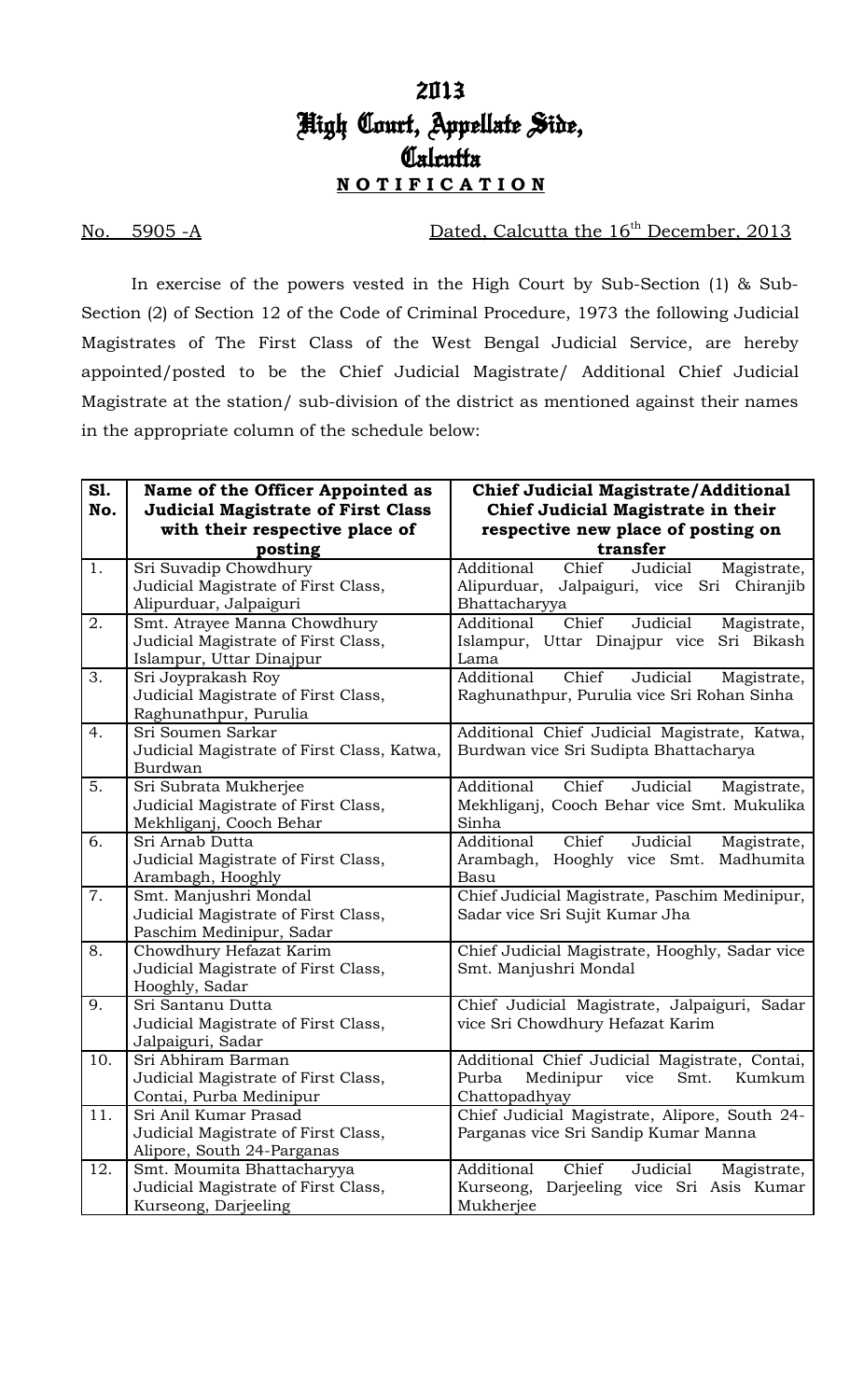**This has reference to Court's Notification No. 5890–A dated 16.12.2013.** 

**The aforesaid officers are directed to join their respective new assignments immediately. All the concerned District Judges and Chief Judges are requested to take steps for strict compliance of the Court's Order and submit report forthwith**.

> Sd-  **Debi Prosad Dey Registrar (Judicial Service) High Court, A.S., Calcutta**

### **Memo No. 5906-A**

Forwarded to the **Superintendent, Government Printing, West Bengal,** for early insertion in the Calcutta Gazette.

High Court, Civil By Order of the High Court

Sd-

The 16<sup>th</sup> December, 2013 First Assistant Registrar

**Memo No. 5907-A to 5919-A**

Copy forwarded to the **District Judge, i) Jalpaiguri, ii) Uttar Dinajpur, iii) Purulia, iv) Burdwan v) Nadia, vi) Cooch Behar, vii) Birbhum, viii) Hooghly, viii) Paschim Medinipur, viii) South 24-Parganas, ix) Purba Medinipur, x) Darjeeling xi) Howrah, xii) Chief Judge, City Sessions Court, Calcutta and xiii) Chief Judge, Presidency Small Causes Court, Calcutta** for information with the intimation that the appointment of the aforementioned Officers is in the interest of public service.

All the concerned District Judges and Chief Judges are requested to direct the concerned Officer(s) to proceed to their respective new place of posting as per above schedule, immediately with the intimation that mere submission of representation shall not construe to be the reason or ground for not joining the new place of posting.

The concerned District Judges and Chief Judges are hereby requested to send compliance report in this regard to this Court forthwith.

High Court, Civil By Order of the High Court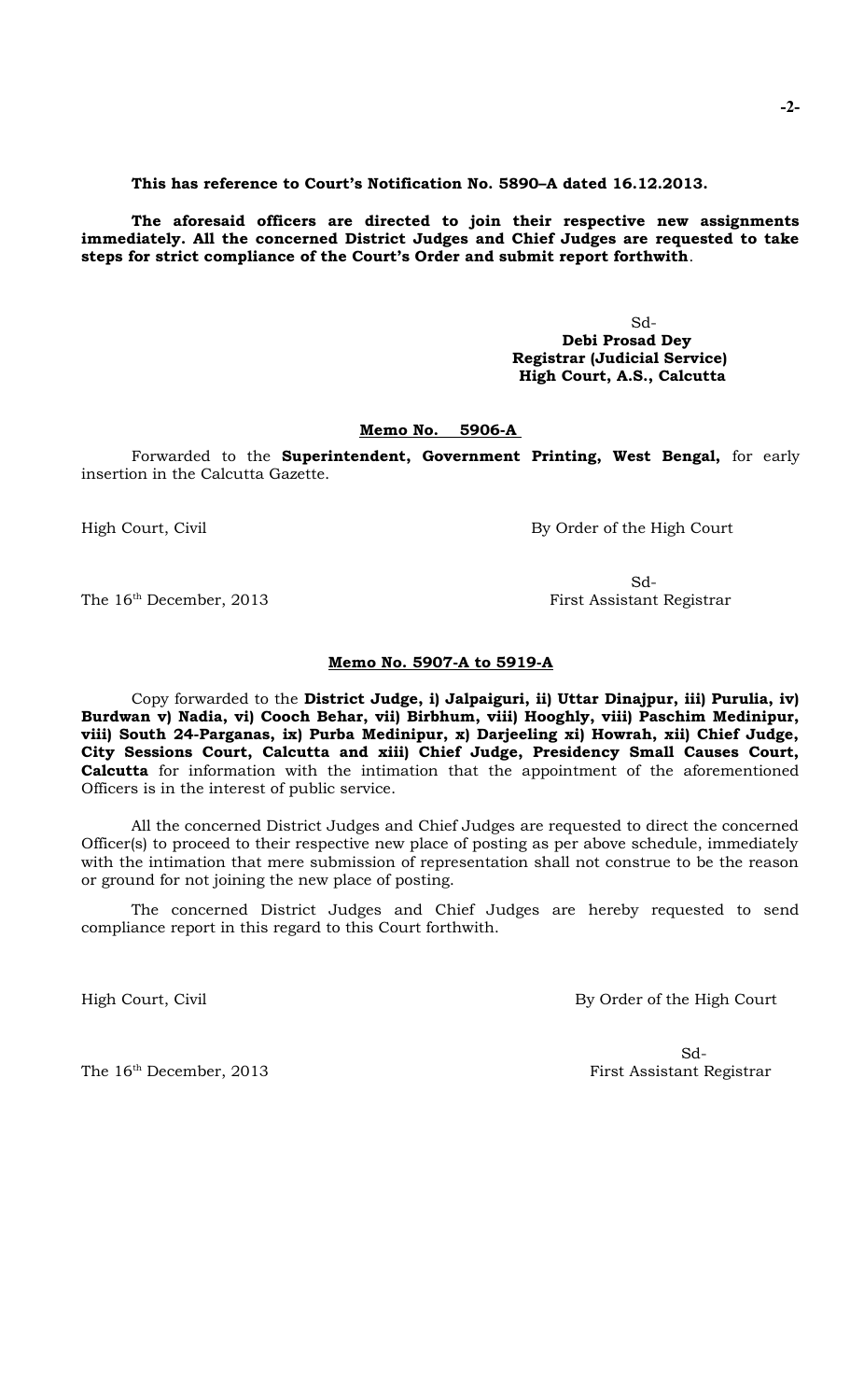No. 5920 -A Dated, Calcutta the 16<sup>th</sup> December, 2013

The services of the following **19** members of the West Bengal Judicial Service in the cadre of Civil Judge (Senior Division)/CJM, are hereby placed at the disposal of the Judicial Department, Government of West Bengal, for their appointment, on deputation, to the posts of **Secretary, District Legal Services Authority**, in each of the districts of West Bengal as mentioned against their names in the appropriate column of the Schedule below :

| <b>S1.</b> | Name of the Officer with present                                                                               | <b>Posting in District Legal Services</b>                         |  |
|------------|----------------------------------------------------------------------------------------------------------------|-------------------------------------------------------------------|--|
| No.        | place of posting                                                                                               | <b>Authority</b>                                                  |  |
| 1.         | Smt. Mou Chattopadhyay, Civil Judge (SD),<br>Jangipur, Murshidabad                                             | Secretary, District Legal Service Authority,<br>Calcutta          |  |
| 2.         | Sri Prasanta Mukhopadhyay, Registrar,<br>Civil Courts, Howrah                                                  | Secretary, District Legal Service Authority,<br>South 24-Parganas |  |
| 3.         | Sri Indiwar Tripathy, Civil Judge (SD), 1 <sup>st</sup><br>Court, Howrah                                       | Secretary, District Legal Service Authority,<br>Howrah            |  |
| 4.         | Sri Satya Arnab Ghosal, Registrar, District<br>Judge's Court, Barasat, North 24-Parganas                       | Secretary, District Legal Service Authority,<br>North 24-Parganas |  |
| 5.         | Smt. Madhumita Basu, Additional Chief<br>Judicial Magistrate, Arambagh, Hooghly                                | Secretary, District Legal Service Authority,<br>Hooghly           |  |
| 6.         | Sri Asis Kumar Mukherjee, Additional Chief<br>Judicial Magistrate, Kurseong, Darjeeling                        | Secretary, District Legal Service Authority,<br>Murshidabad       |  |
| 7.         | Sri Arijit Mukhopadhyay, Civil Judge (SD),<br>3 <sup>rd</sup> Court, Krishnanagar, Nadia                       | Secretary, District Legal Service Authority,<br>Nadia             |  |
| 8.         | Sri Sudipta Bhattacharya, Additional Chief<br>Judicial Magistrate, Katwa, Burdwan                              | Secretary, District Legal Service Authority,<br>Burdwan           |  |
| 9.         | Sri Anan Chattopadhyay, Civil Judge (SD),<br>Suri, Birbhum                                                     | Secretary, District Legal Service Authority,<br>Birbhum           |  |
| 10.        | Sri Pradip Kumar Gangopadhyay, Civil<br>2 <sup>nd</sup><br>Court, Berhampore,<br>Judge (SD),<br>Murshidabad    | Secretary, District Legal Service Authority,<br>Uttar Dinajpur    |  |
| 11.        | Smt. Archita Bandyopadhyay, Civil Judge<br>(SD), Balurghat, Dakshin Dinajpur                                   | Secretary, District Legal Service Authority,<br>Dakshin Dinajpur  |  |
| 12.        | Sri Chiranjib Bhattacharyya, Additional<br>Chief<br>Judicial Magistrate, Alipurduar,<br>Jalpaiguri             | Secretary, District Legal Service Authority,<br>Jalpaiguri        |  |
| 13.        | Sri Suratheswar Mondal, Civil Judge (SD),<br>Siliguri, Darjeeling                                              | Secretary, District Legal Service Authority,<br>Darjeeling        |  |
| 14.        | Smt. Mukulika Sinha, Additional Chief<br>Judicial Magistrate, Mekhliganj, Cooch<br>Behar                       | Secretary, District Legal Service Authority,<br>Cooch Behar       |  |
| 15.        | Sri Deepto Ghosh, Civil Judge (SD), Malda                                                                      | Secretary, District Legal Service Authority,<br>Malda             |  |
| 16.        | Arundhati<br>Bhattacharya<br>Smt.<br>nee<br>Chakraborty, Civil Judge (SD), Additional<br>Court, Sadar, Bankura | Secretary, District Legal Service Authority,<br>Bankura           |  |
| 17.        | Sri Rohan Sinha, Additional Chief Judicial<br>Magistrate, Raghunathpur, Purulia                                | Secretary, District Legal Service Authority,<br>Purulia           |  |
| 18.        | Sri Sumit Adhikary, Civil Judge (SD), 2 <sup>nd</sup><br>Court, Contai, Purba Medinipur                        | Secretary, District Legal Service Authority,<br>Purba Medinipur   |  |
| 19.        | Kumar Jha, Chief<br>Judicial<br>Sri Sujit<br>Magistrate, Paschim Medinipur                                     | Secretary, District Legal Service Authority,<br>Paschim Medinipur |  |

**SCHEDULE**

This is in reference to the Notification No. 328-JD/JD/XI dated 16.05.2013 of the Government of West Bengal, for creation of 19 posts of Secretary, District Legal Services Authority in each of the 19 districts of West Bengal.

 Sd-  **Debi Prosad Dey Registrar (Judicial Service) High Court, A.S., Calcutta**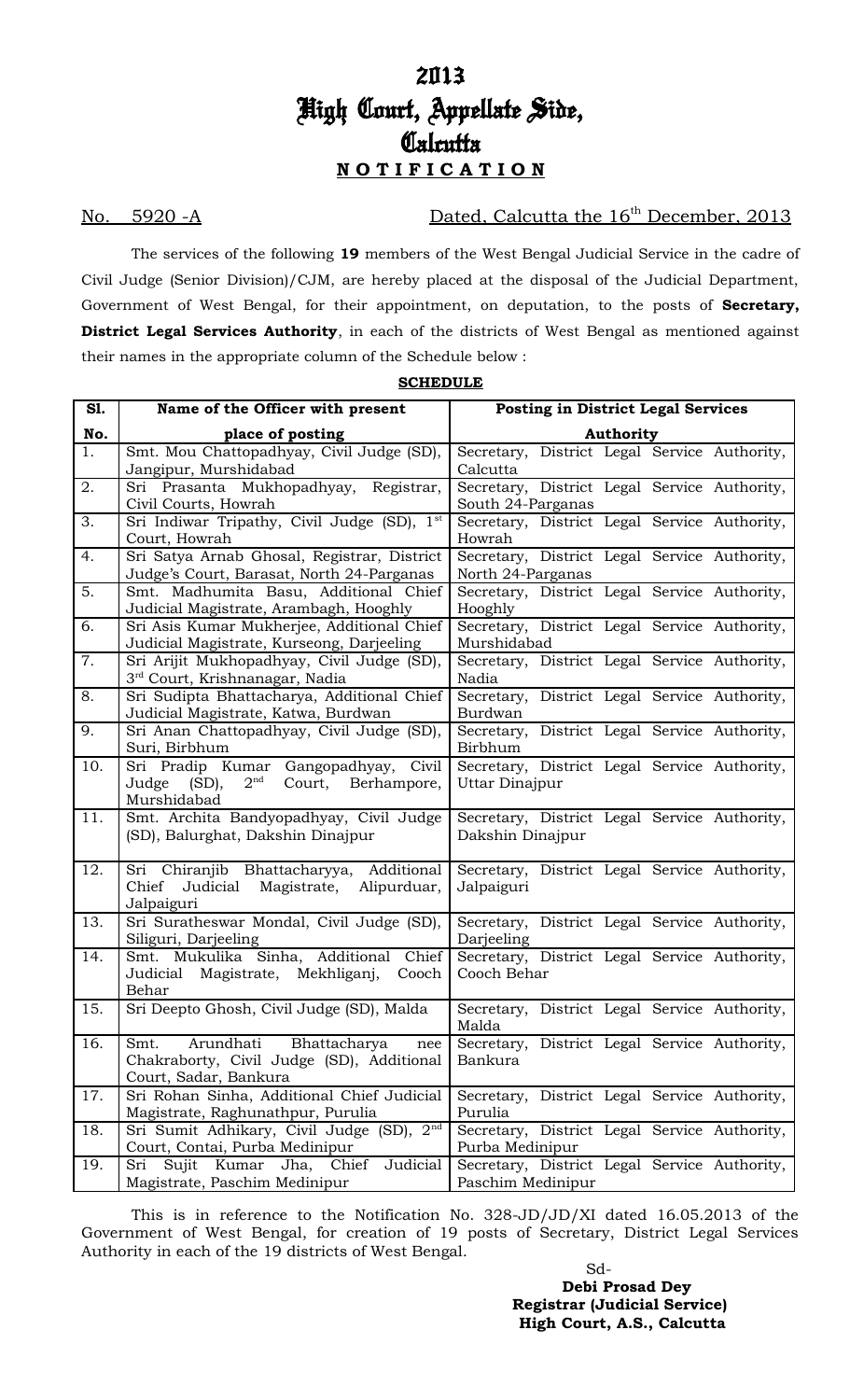Forwarded to the **Superintendent, Government Printing, West Bengal,** for early insertion in the Calcutta Gazette.

High Court, Civil By Order of the High Court

 Sd-The 16<sup>th</sup> December, 2013 First Assistant Registrar

#### **Memo No. 5922-A to 5940-A**

Copy forwarded to the **i) all the District Judges of West Bengal ii) Chief Judge, City Civil Court, Calcutta** for information with the intimation that the appointment of the aforementioned Officers is in the interest of public service.

The District Judges and Chief Judge, City Civil Court, Calcutta are requested to direct the concerned Officer to proceed to his new assignment, immediately on receipt of necessary Government Order for such appointment on deputation as to the effect of this Notification, delivering the charge of the Court and Office to such an officer as may be nominated by the District Judge concerned with the intimation that mere submission of representation shall not construe to be the reason or ground for not joining the new place of posting.

High Court, Civil By Order of the High Court

**-2-**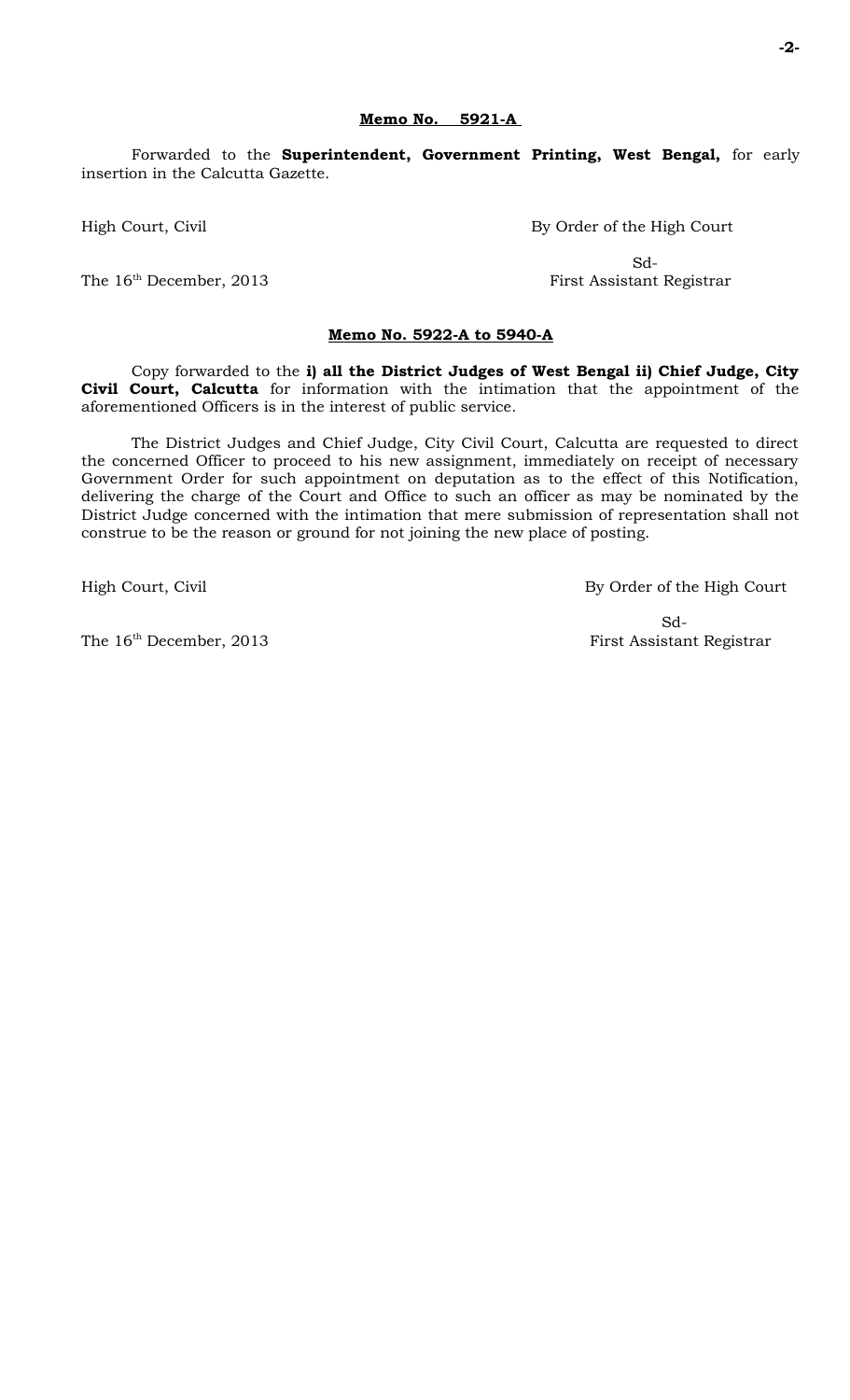## 2013 High Court, Appellate Side, **Calcutta**

No. 5941 -A Dated, Calcutta the 16<sup>th</sup> December, 2013

- **From: Sri Debi Prosad Dey, Registrar (Judicial Service), High Court, Appellate Side, Calcutta.**
- **To: The Secretary, Judicial Department, Government of West Bengal Writers' Buildings, Calcutta – 700001**
	- **Sub: Placing services of 19 Officers of West Bengal Judicial Service belonging to the cadre of Civil Judge (SD)/CJM for their appointment and posting on deputation as Secretary, District Legal Services Authority in each of the 19 districts of the State.**

#### **S i r,**

With reference to the above subject, I am directed to forward herewith a copy of Hon'ble Court's Notification No. 5920-A dated 16.12.2013 alongwith necessary bio-data and ACRs for last available three years in respect of each of the 19 officers as required in the process of their appointment and posting as Secretary, District Legal Services Authority, on deputation and request you to kindly move the State Legal Services Authority so that necessary Appointment Orders are issued separately in favour of the concerned officers, as ordered to be posted on deputation.

This may kindly be treated as extremely urgent and therefore an early and effective action is stressed to be taken on your part so that the appointment and posting of the officers in their respective deputation post is ensured as early as possible enabling other officers to move in the chain of transfer.

Yours faithfully,

 $Sd$  /-**(Debi Prosad Dey)**

Enclo: 76 (seventy six) pages. **Registrar (Judicial Service)**